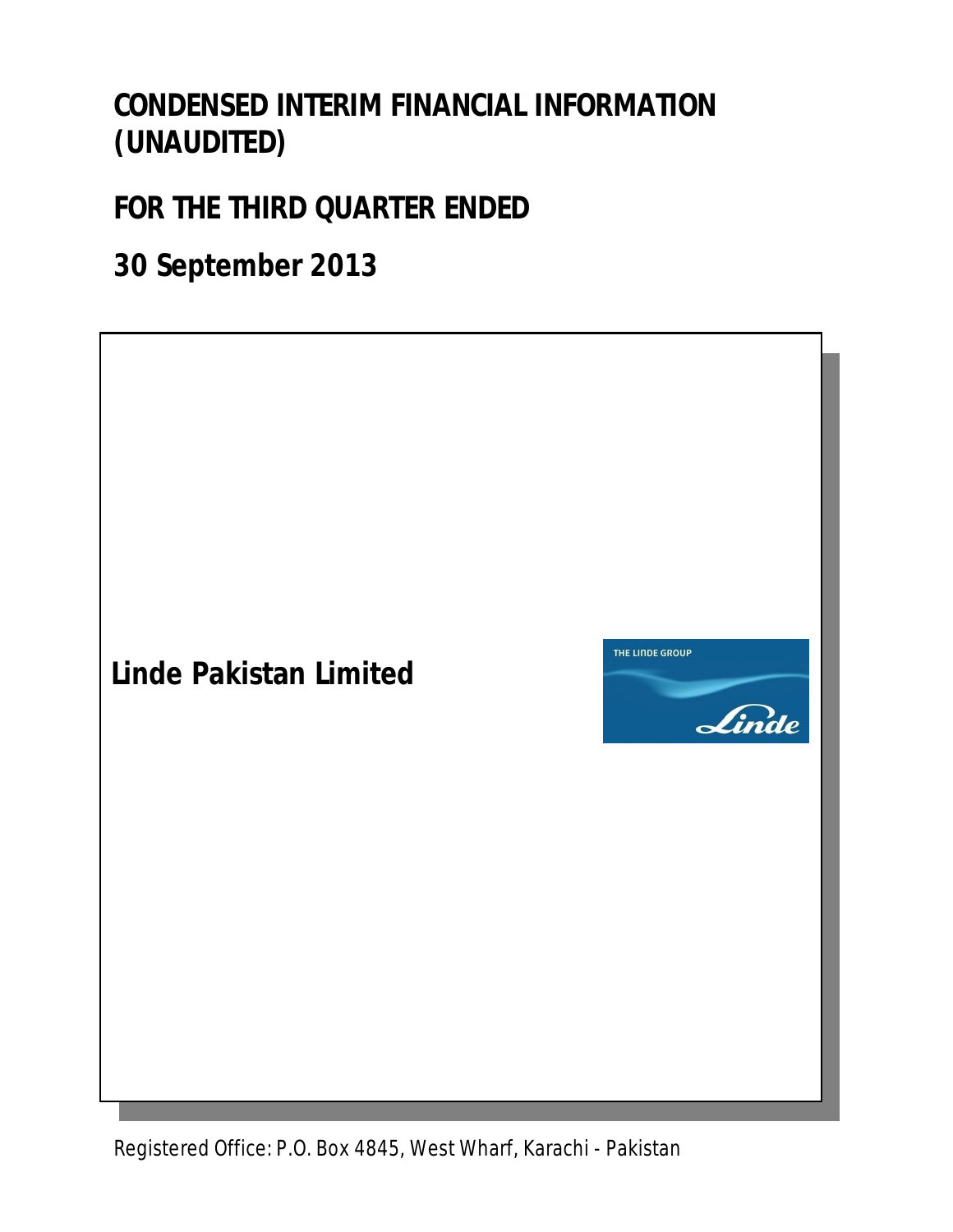

# **Our Vision**

Linde Pakistan Limited (LPL) will be the leading industrial gases and hospital care Company, admired for our people, who provide innovative solutions that make a difference to the community.

# **Our Mission**

To engage effectively, responsibly and profitably in the industrial gases, healthcare and welding markets. LPL consistently seeks a high standard of performance, and aims to maintain a long-term leadership position in its competitive environment.

This will be achieved through operating efficiency, continued dedication to serving our customers, cost effectiveness and behavioral conformance to our values: Passion to Excel, Innovation for Customers, Empowering People and Thriving through Diversity.

The Company will be recognized in the community it operates in, as a safe and environmentally responsible organization. Our people will be acknowledged for their integrity and talent.

The corporation acknowledges that commercial success and sustained profitable growth depends on the recruitment, development and retention of competent human resources. It will continue to invest in building this organizational capacity and capability.

 For shareholders, it protects their investment and provides an acceptable return. This is achieved through continued commercial success in winning new business and retaining old customers. This is underpinned by the development and provision of new products/services to its customers, offering real value in price, quality, safety & environmental impact.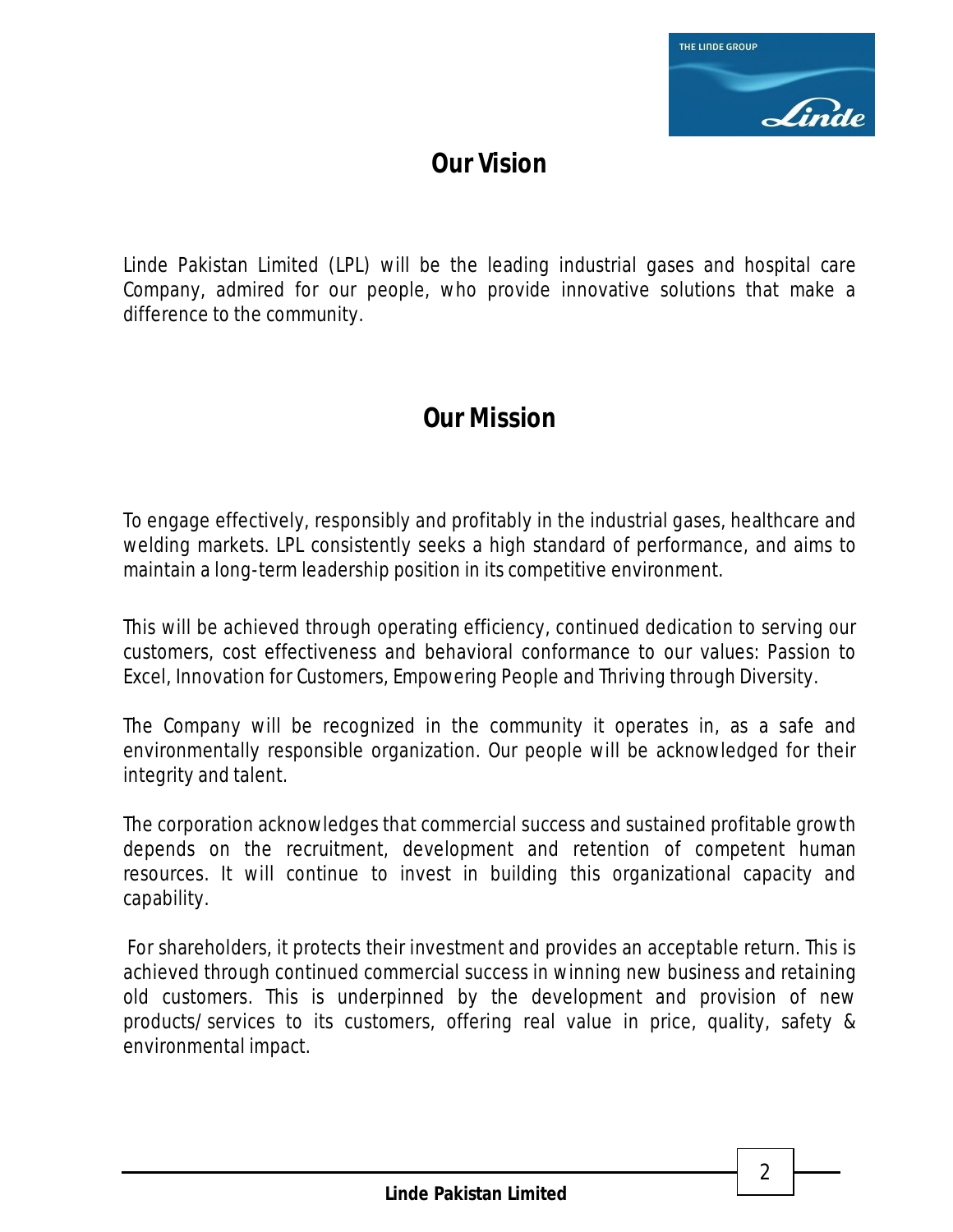THE LINDE GROUP



# **Company Information**

#### **Board of Directors**

| Munnawar Hamid – OBE   |  |
|------------------------|--|
| Muhammad Ashraf Bawany |  |
| Sanaullah Qureshi      |  |
| Towfiq Habib Chinoy    |  |
| Manzoor Ahmed          |  |
| Bernd Hugo Eulitz      |  |
| Siew Yap Wong          |  |
| Atif Riaz Bokhari      |  |
| Desiree Co Bacher      |  |

Chief Executive & Managing Director Non-Executive Director Non-Executive Director Non-Executive Director Non-Executive Director Non-Executive Director Non-Executive Chairman Non-Executive Director Non-Executive Director

#### **Chief Financial Officer\***

Ms Disiree Co Bacher

#### **Company Secretary & Legal Counsel**

Jamal A Qureshi

#### **Board Audit Committee**

| Sanaullah Oureshi                                                  | Chairman  | Non-Executive Director              |
|--------------------------------------------------------------------|-----------|-------------------------------------|
| Bernd Hugo Eulitz                                                  | Member    | Non-Executive Director              |
| Siew Yap Wong                                                      | Member    | Non-Executive Director              |
| Atif Riaz Bokhari                                                  | Member    | Non-Executive Director              |
| Jamal A Oureshi                                                    | Secretary | Company Secretary & Legal Counsel   |
| <b>Board Human Resource &amp;</b><br><b>Remuneration Committee</b> |           |                                     |
| <b>Towfig Habib Chinoy</b>                                         | Chairman  | Non-Executive Director              |
| Muhammad Ashraf Bawany                                             | Member    | Chief Executive & Managing Director |
| Bernd Hugo Eulitz                                                  | Member    | Non-Executive Director              |
| Siew Yap Wong                                                      | Member    | Non-Executive Director              |
| Manzoor Ahmed                                                      | Member    | Non-Executive Director              |
|                                                                    |           |                                     |

Muhammad Salim Sheikh Secretary Head of HR

#### **Share Transfer Committee**

| Sanaullah Qureshi      | Chairman | Non-Executive Director  |
|------------------------|----------|-------------------------|
| Muhammad Ashraf Bawany | Member   | Chief Executive & Manad |

#### Wakil Ahmed Khan Secretary Manager - Corporate Services

#### **Bankers Auditors**

Standard Chartered Bank (Pakistan) Limited KPMG Taseer Hadi & Co. Deutsche Bank AG Citibank N.A. **Legal Advisor** HSBC Bank Middle East Limited Barclays Bank Plc **Ayesha Hamid** MCB Bank Limited **of Hamid Law Associates** National Bank of Pakistan Limited

# **Share Registrar Website**

Central Depository Company of Pakistan Limited www.linde.pk &

www.linde.com

**Registered Office** 

West Wharf, Dockyard Road Karachi-74000

Chief Executive & Managing Director

**Note:**

\*Ms Desiree Co Bacher was appointed as Chief Financial Officer effective 12 October 2013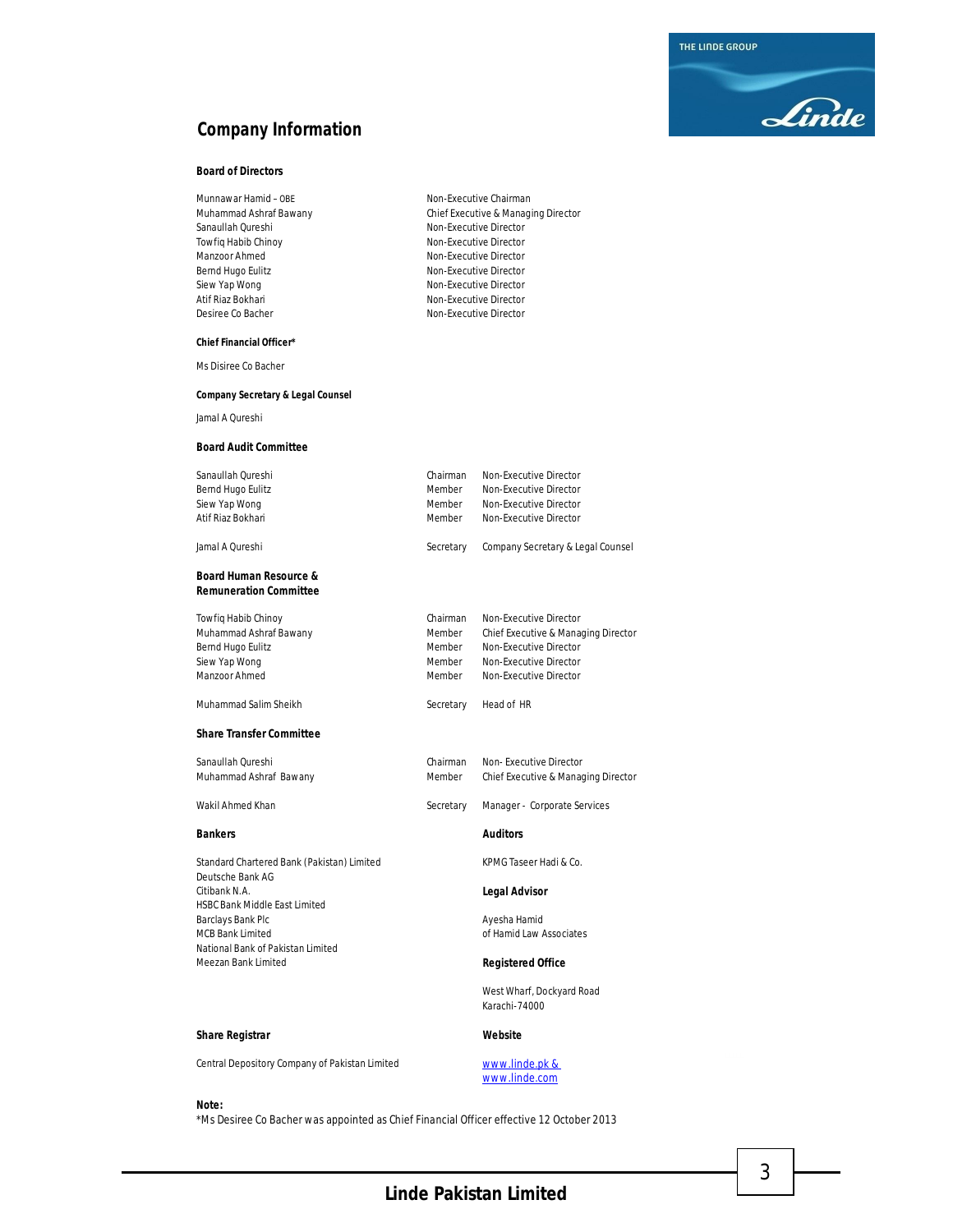

## **Directors' Review**

I am pleased to present the Directors' Review together with the Condensed Interim Financial Information (un-audited) of your Company for the quarter and nine months ended 30 September 2013.

The country's economic growth continues to remain effected by various challenges namely, severe gas & energy shortages, lack of reliable electricity supply, escalating petroleum prices, rising public debt, depleting foreign exchange reserves and uncertain security situation in numerous cities compounded by natural calamities. While the new government strives to address these issues, and has initiated various structural reforms, it would be a considerable period of time before they succeed in their aim to put the country on the path to growth and prosperity and the various reforms take effect.

Under these economic and political conditions, your Company's management continues to demonstrate their determination to ensure consistent growth during the period under review. A turnover of Rs 3,019 million was recorded during the nine months period ended 30 September 2013, showing a growth of Rs 230 million (8.2%) over the same period last year. A higher demand from oil & gas, chemical, healthcare, food & beverage sectors as well as strong demand from steel and allied down stream industries mainly enabled this growth.

Severe power and gas shortages continued unabated resulting not only in increased frequency of plant shutdowns causing product shortages but also impacting operational efficiencies. To overcome this intensifying energy crisis, the Company continued to remain heavily dependant on the rented diesel-gensets at the new ASU plant in Lahore throughout the period under review. Although this strategy significantly improved operational efficiencies and resulted in improved production it, however, continues to adversely impact profitability. In addition, profitability for the quarter ended 30 September 2013 was also impacted by the recent very significant hike in power tariffs, of approximately 60% for industrial customers in one go, and as a result, overall cost of production increased by 15.4% over the corresponding period last year. Further, supplies of raw CO2 remained short due to natural gas unavailability at the fertilizer plant supplying it rendering the Company's CO2 plant at Multan idle for a period of time. As a result operating profit (before restructuring costs) was reduced by Rs 122 million compared to last year, and was further reduced by higher finance (capitalized last year) and taxation charges, resulting in a PAT and EPS of Rs 118 million and Rs 4.71 respectively, compared to PAT of Rs 180 million and EPS of Rs 7.19 for the same period last year. The magnitude of the adverse impact of the stated external business factors can be gauged by the fact that results remained lower despite a higher turnover, a better control on overheads and a nil restructuring cost this year, compared to a very large restructuring charge and a lower turnover last year.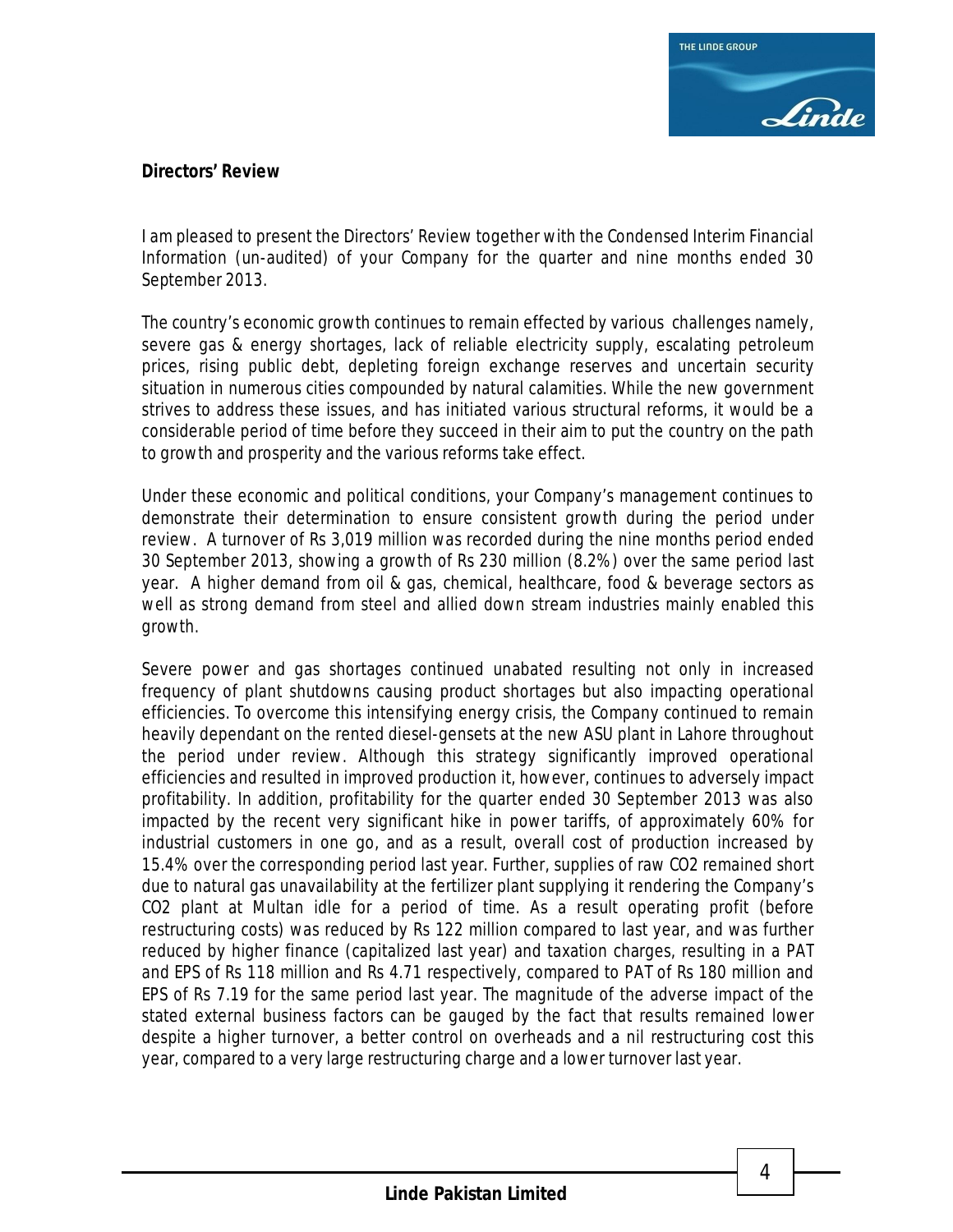

Your Directors are pleased to announce that the ASPEN 1000 (ASU) Plant, which was previously installed at the Taxila site, has been successfully transferred to the Port Qasim site, and commercial production, is expected to commence by end of October 2013. The Plant will support increased demand and serve customers more reliably in the southern region. Your Company's management is also very diligently engaged in establishing additional mitigating strategies all around to face the challenging business conditions successfully, and your Directors are confident that your Company shall continue to demonstrate sustainable and improved growth going forward.

On behalf of the Board

humawa Samid

Karachi: Munnawar Hamid – OBE 24 October 2013 Chairman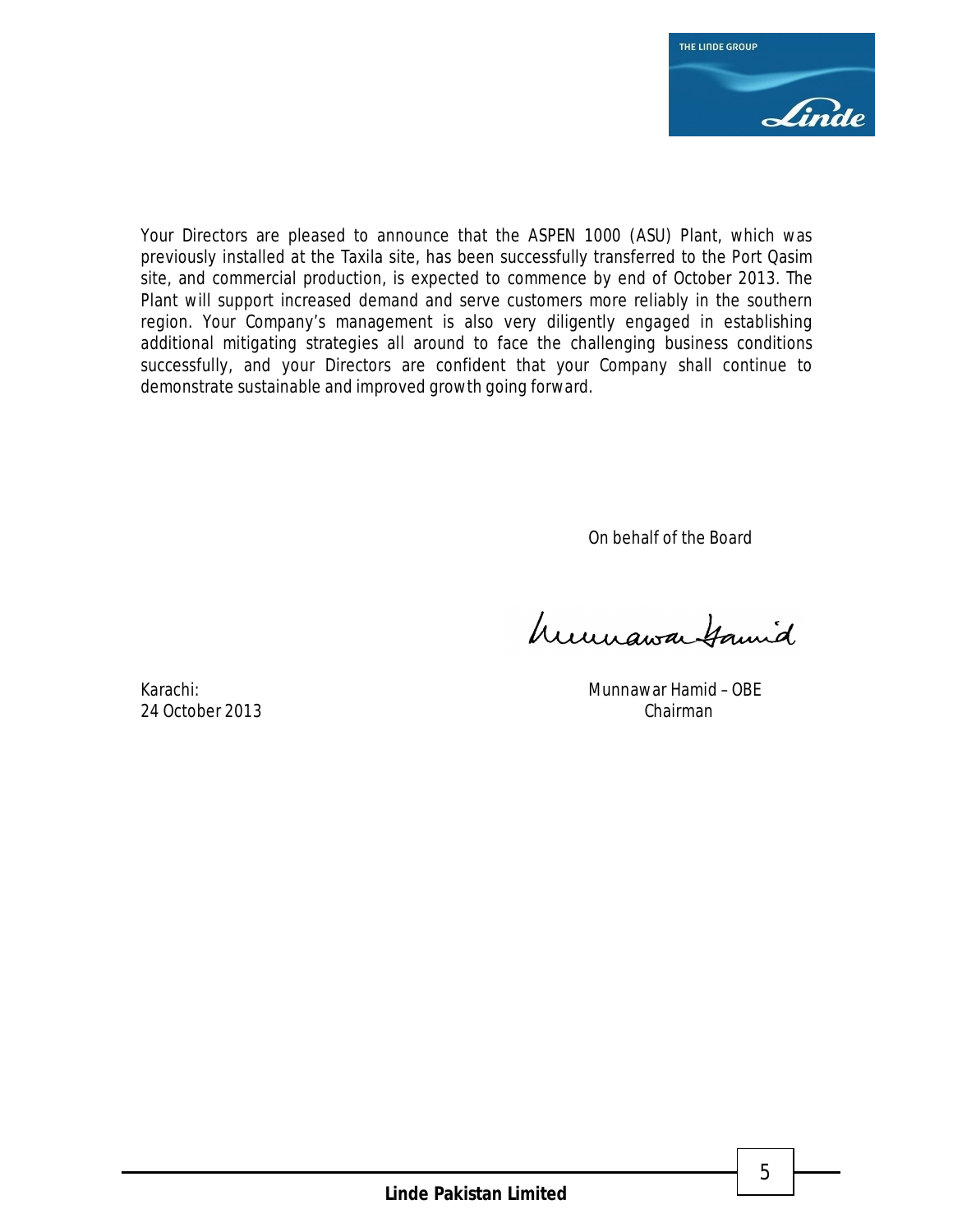Condensed Interim Profit and Loss Account *(Unaudited)*

*For the nine months ended 30 September 2013*

|                                                                |            | For the           |               | For the                                    |              |  |
|----------------------------------------------------------------|------------|-------------------|---------------|--------------------------------------------|--------------|--|
|                                                                |            | nine months ended |               | third quarter ended                        |              |  |
|                                                                |            | 30 September      | 30 September  | 30 September                               | 30 September |  |
|                                                                | Note       | 2013              | 2012          | 2013                                       | 2012         |  |
|                                                                |            |                   |               | --(Rupees in '000)------------------------ |              |  |
| Gross sales                                                    |            | 3,420,055         | 3,174,588     | 1,151,999                                  | 1,132,539    |  |
| Trade discount and sales tax                                   |            | (401, 237)        | (385, 493)    | (140, 382)                                 | (134, 640)   |  |
| <b>Net sales</b>                                               | 5          | 3,018,818         | 2,789,095     | 1,011,617                                  | 997,899      |  |
| Cost of sales                                                  | $\sqrt{5}$ | (2,452,475)       | (2, 124, 491) | (878,999)                                  | (771, 960)   |  |
| <b>Gross profit</b>                                            |            | 566,343           | 664,604       | 132,618                                    | 225,939      |  |
| Distribution and marketing expenses                            | $\sqrt{5}$ | (154, 290)        | (176, 738)    | (50, 281)                                  | (58, 256)    |  |
| Administrative expenses                                        | 5          | (169, 585)        | (146, 201)    | (55, 109)                                  | (52, 494)    |  |
| Other operating expenses                                       | 6          | (37, 200)         | (16, 591)     | (4,962)                                    | 5,366        |  |
| Other income                                                   | 7          | 17,915            | 20,549        | 11,055                                     | 5,319        |  |
|                                                                |            | (343, 160)        | (318,981)     | (99, 297)                                  | (100, 065)   |  |
| Operating profit before reorganization /<br>restructuring cost |            | 223,183           | 345,623       | 33,321                                     | 125,874      |  |
| Reorganization / restructuring cost                            |            |                   | (204, 572)    |                                            | (204, 572)   |  |
| Operating profit after reorganization /<br>restructuring cost  |            | 223,183           | 141,051       | 33,321                                     | (78, 698)    |  |
| Finance costs                                                  |            | (75, 021)         | (18, 879)     | (30, 722)                                  | (17, 521)    |  |
| <b>Profit before taxation</b>                                  |            | 148,162           | 122,172       | 2,599                                      | (96, 219)    |  |
| Taxation                                                       | 8          | (30, 312)         | 57,804        | 22,983                                     | 129,695      |  |
| Profit for the period                                          |            | 117,850           | 179,976       | 25,582                                     | 33,476       |  |
|                                                                |            |                   |               |                                            |              |  |
| Earnings per share - basic<br>and diluted                      |            | 4.71              | 7.19          | 1.02                                       | 1.34         |  |

The annexed notes 1 to 16 form an integral part of this condensed interim financial information.

**Muhammad Ashraf Bawany** Chief Executive

prof humansatamid

**Munnawar Hamid OBE** Chairman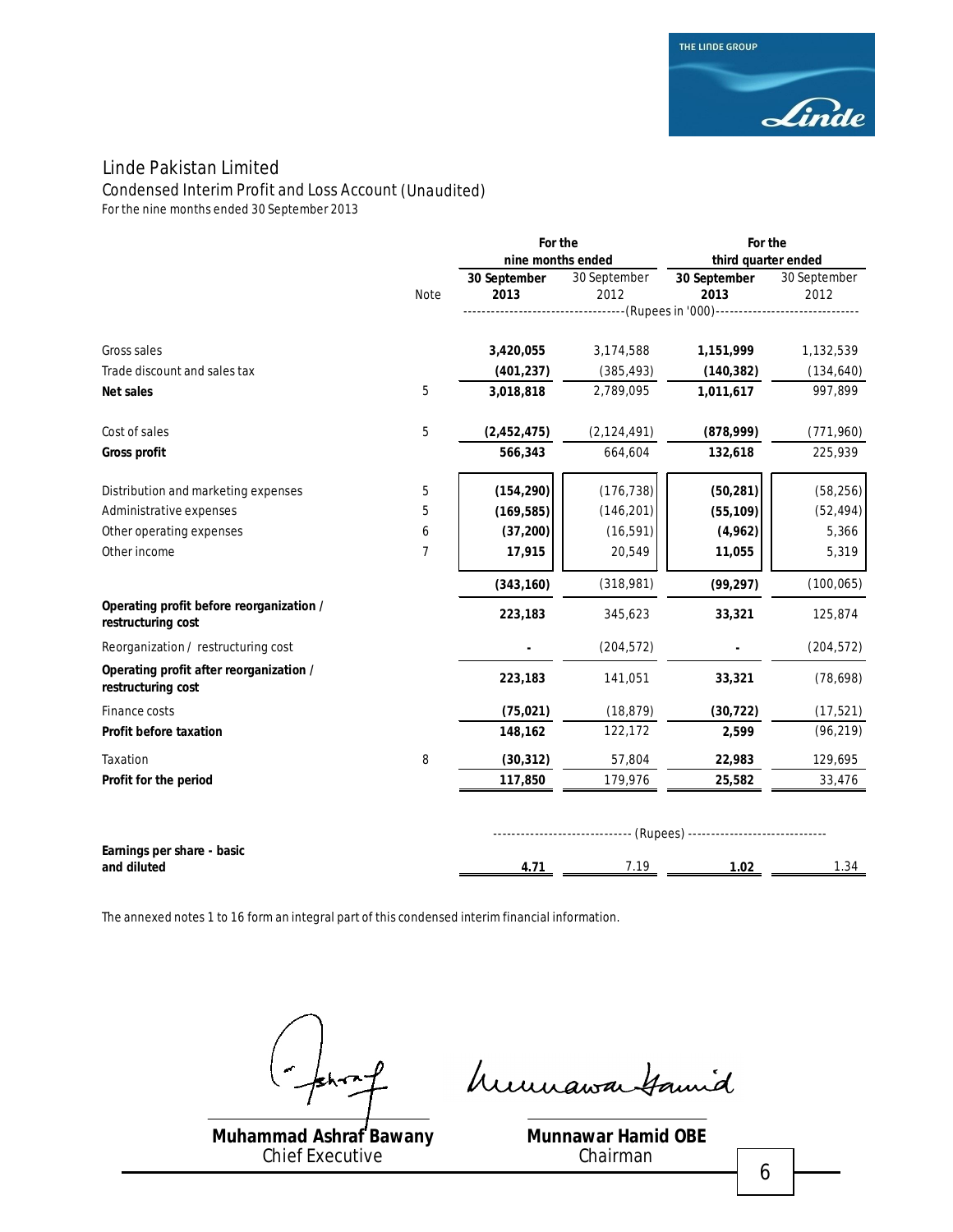

Condensed Interim Statement of Comprehensive Income *(Unaudited)*

*For the nine months ended 30 September 2013*

|                                                                                                    | For the<br>nine months ended |                      | For the<br>third quarter ended                                      |                      |  |
|----------------------------------------------------------------------------------------------------|------------------------------|----------------------|---------------------------------------------------------------------|----------------------|--|
|                                                                                                    | 30 September<br>2013         | 30 September<br>2012 | 30 September<br>2013                                                | 30 September<br>2012 |  |
|                                                                                                    |                              |                      | ---------------------- (Rupees in '000) --------------------------- |                      |  |
| Profit for the period                                                                              | 117,850                      | 179,976              | 25,582                                                              | 33,476               |  |
| Other comprehensive income<br>Items that will never be reclassified<br>to profit and loss account: |                              |                      |                                                                     |                      |  |
| Actuarial gains / (losses)                                                                         | 1,379                        | (17, 382)            | (4, 544)                                                            | (19, 369)            |  |
| Tax thereon                                                                                        | (469)<br>910                 | 6,084<br>(11, 298)   | 1,545<br>(2,999)                                                    | 6,779<br>(12, 590)   |  |
| Items that will be reclassified<br>subsequently to profit and<br>loss account:                     |                              |                      |                                                                     |                      |  |
| Gain on derivative financial<br>instruments                                                        | 9,964                        | 2,348                | 11,077                                                              |                      |  |
| Tax thereon                                                                                        | (3, 388)<br>6,576            | (822)<br>1,526       | (3,766)<br>7,311                                                    |                      |  |
| <b>Total comprehensive</b>                                                                         |                              |                      |                                                                     |                      |  |
| income for the period                                                                              | 125,336                      | 170,204              | 29,894                                                              | 20,886               |  |

The annexed notes 1 to 16 form an integral part of this condensed interim financial information.

 $m_{\perp}^2$ 

humawa tamid

**Muhammad Ashraf Bawany** Chief Executive

**Munnawar Hamid OBE** Chairman

7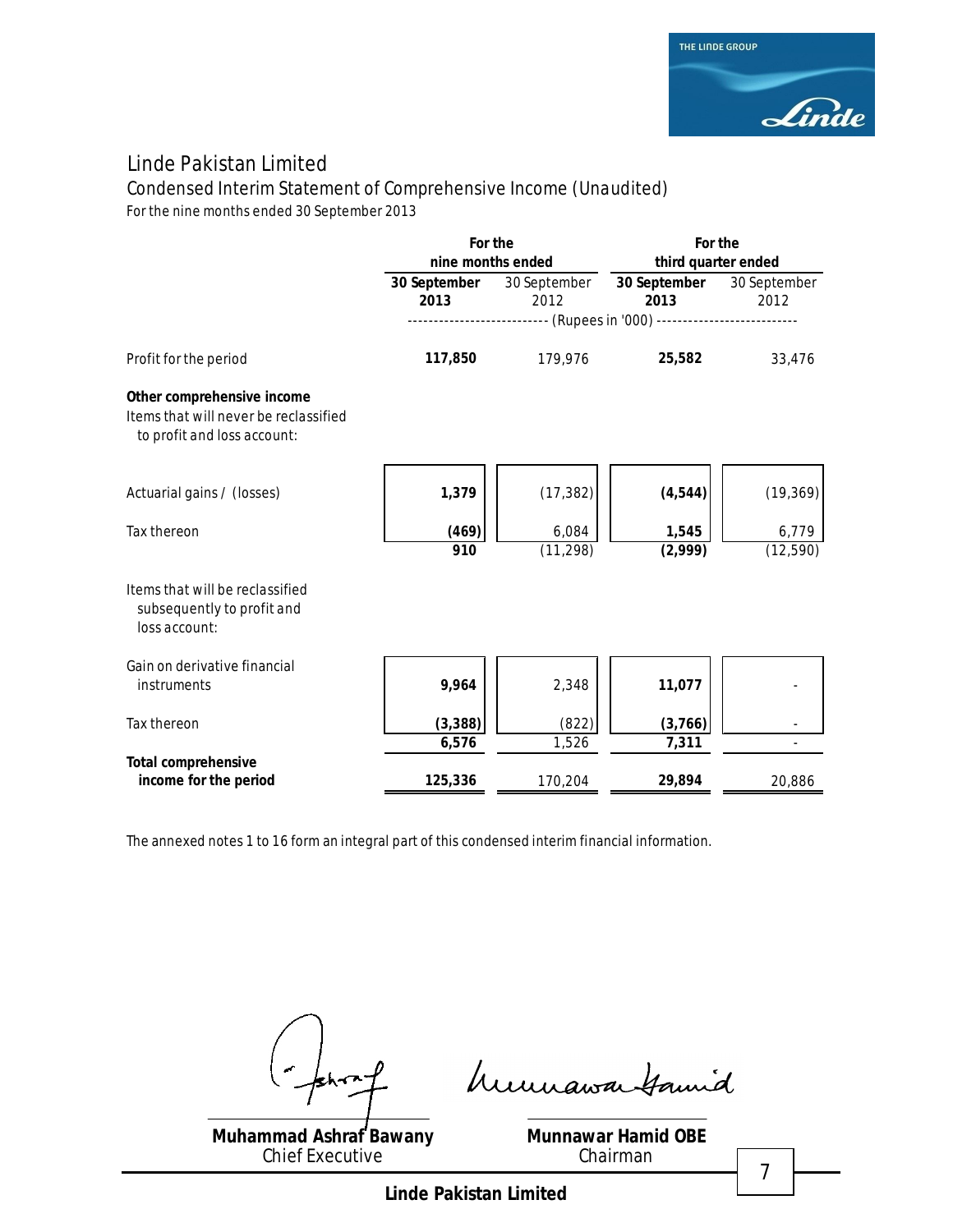Condensed Interim Balance Sheet

*As at 30 September 2013*

|                                                              | Note | 30 September<br>2013            | 31 December<br>2012 |
|--------------------------------------------------------------|------|---------------------------------|---------------------|
| <b>ASSETS</b>                                                |      | (Unaudited)<br>(Rupees in '000) |                     |
| <b>Non-current assets</b>                                    |      |                                 |                     |
| Property, plant and equipment                                | 9    | 2,989,332                       | 2,604,743           |
| Intangible assets                                            |      | 20,778<br>10                    |                     |
| Investment in subsidiary<br>Long term loans                  |      | 388                             | 10<br>49            |
| Long term deposits                                           |      | 26,663                          | 26,691              |
|                                                              |      | 3,037,171                       | 2,631,493           |
| <b>Current assets</b>                                        |      |                                 |                     |
| Stores and spares                                            |      | 112,108                         | 116,732             |
| Stock-in-trade                                               | 10   | 287,259                         | 208,695             |
| Current maturity of net investment in finance lease          |      |                                 | 14,260              |
| Trade debts<br>Loans and advances                            |      | 336,013<br>27,455               | 203,269<br>19,135   |
| Deposits and prepayments                                     |      | 36,666                          | 27,029              |
| Other receivables                                            |      | 57,322                          | 40,175              |
| Taxation - net                                               |      | 112,424                         | 24,154              |
| Cash and bank balances                                       |      | 191,137                         | 353,549             |
|                                                              |      | 1,160,384                       | 1,006,998           |
| <b>Total assets</b>                                          |      | 4,197,555                       | 3,638,491           |
| <b>EQUITY AND LIABILITIES</b>                                |      |                                 |                     |
| Share capital and reserves                                   |      |                                 |                     |
| Authorised:                                                  |      |                                 |                     |
| 40,000,000 (2012: 40,000,000) Ordinary shares of Rs. 10 each |      | 400,000                         | 400,000             |
| Issued, subscribed and paid-up:                              |      |                                 |                     |
| 25,038,720 (2012: 25,038,720) Ordinary shares of Rs. 10 each |      | 250,387                         | 250,387             |
|                                                              |      |                                 |                     |
| Reserves                                                     |      | 1,309,892                       | 1,207,623           |
| Unappropriated profit                                        |      | 81,202<br>1,391,094             | 220,887             |
|                                                              |      |                                 | 1,428,510           |
|                                                              |      | 1,641,481                       | 1,678,897           |
| <b>Non-current liabilities</b><br>Long term financing        |      | 1,025,000                       | 750,000             |
| Long term deposits                                           |      | 151,253                         | 141,586             |
| Deferred liabilities                                         | 11   | 258,902                         | 204,192             |
|                                                              |      | 1,435,155                       | 1,095,778           |
| <b>Current liabilities</b>                                   |      |                                 |                     |
| Trade and other payables                                     |      | 1,050,919                       | 863,816             |
| Current maturity of long term financing                      |      | 70,000                          |                     |
|                                                              |      | 1,120,919                       | 863,816             |
| <b>Total equity and liabilities</b>                          |      | 4,197,555                       | 3,638,491           |
| Contingencies and Commitments                                | 12   |                                 |                     |

The annexed notes 1 to 16 form an integral part of this condensed interim financial information.

humawa tamid

**Muhammad Ashraf Bawany** Chief Executive

**Munnawar Hamid OBE** Chairman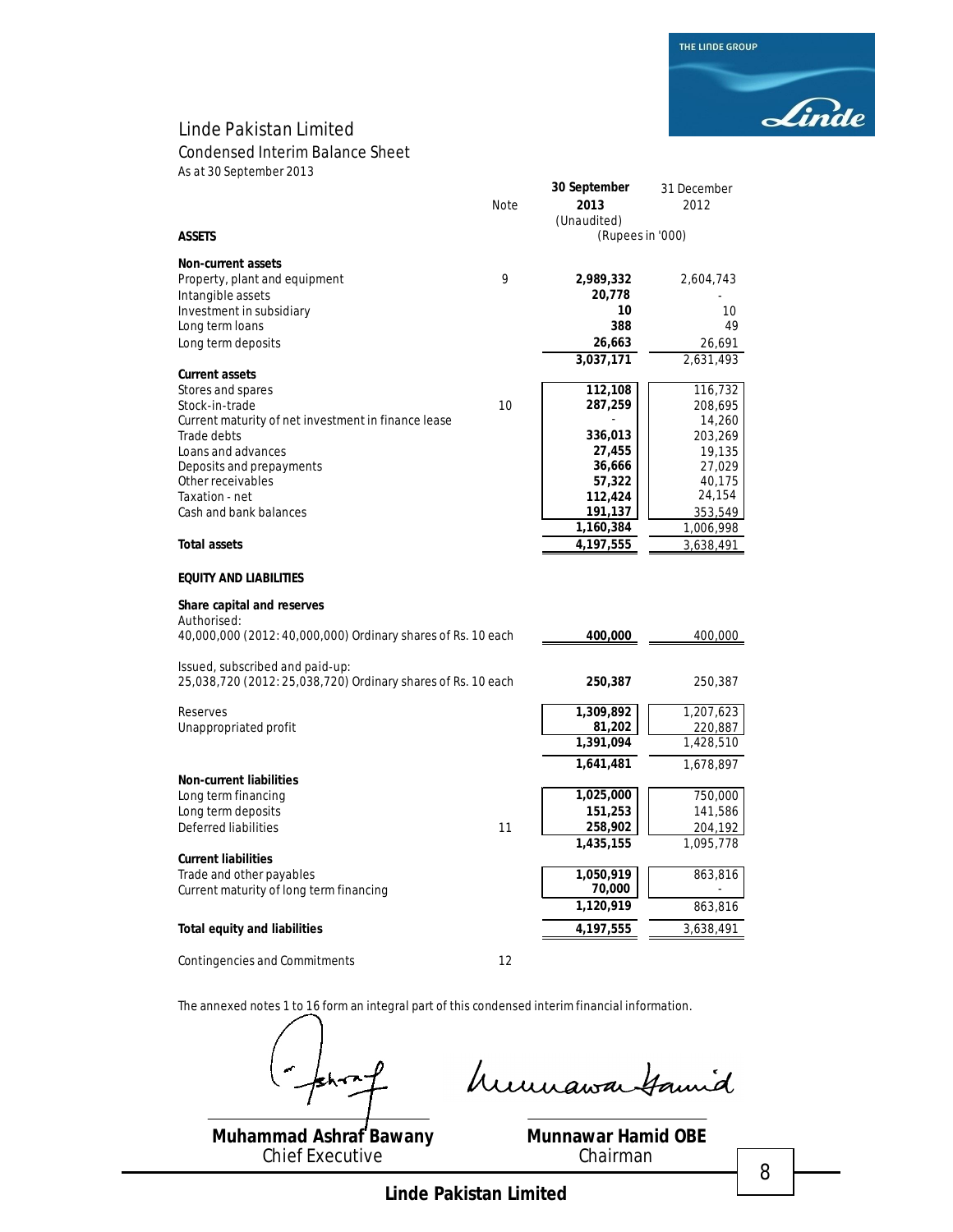

# Condensed Interim Cash Flow Statement *(Unaudited)*

*For the nine months ended 30 September 2013*

|                                                       | <b>Note</b> | 30 September<br>2013 | 30 September<br>2012 |
|-------------------------------------------------------|-------------|----------------------|----------------------|
|                                                       |             | (Rupees in '000)     |                      |
| <b>CASH FLOW FROM OPERATING ACTIVITIES</b>            |             |                      |                      |
| Cash generated from operations                        | 13          | 316,335              | 379,337              |
| Finance costs paid                                    |             | (48, 344)            | (2,067)              |
| Income tax paid                                       |             | (67, 545)            | (97, 152)            |
| Post retirement medical benefits paid                 |             | (488)                | (149)                |
| Long term loans and deposits                          |             | (310)                | 849                  |
| Long term deposits (cylinders and others)             |             | 9,666                | 10,409               |
| Net investment in finance lease                       |             |                      | 12,495               |
| Net cash generated from operating activities          |             | 209,314              | 303,722              |
| <b>CASH FLOW FROM INVESTING ACTIVITIES</b>            |             |                      |                      |
| Purchase of property, plant and equipment             |             | (588, 387)           | (668, 945)           |
| Intangible assets                                     |             | (10, 375)            |                      |
| Proceeds from disposal of operating assets            |             | 2,778                | 8,868                |
| Interest received on balances with banks              |             | 5,508                | 6,252                |
| Interest received on investment in finance lease      |             |                      | 1,543                |
| Investment in subsidiary                              |             |                      | (10)                 |
| Net cash used in investing activities                 |             | (590, 476)           | (652, 292)           |
| <b>CASH FLOW FROM FINANCING ACTIVITIES</b>            |             |                      |                      |
| Long term financing                                   |             | 345,000              | 550,000              |
| Dividends paid                                        |             | (126, 250)           | (171, 580)           |
| Net cash generated from financing activities          |             | 218,750              | 378,420              |
| Net (decrease)/ increase in cash and cash equivalents |             | (162, 412)           | 29,850               |
| Cash and cash equivalents at beginning of the period  |             | 353,549              | 125,551              |
| Cash and cash equivalents at end of the period        |             | 191,137              | 155,401              |

The annexed notes 1 to 16 form an integral part of this condensed interim financial information.

 $m_{\perp}^2$ 

**Muhammad Ashraf Bawany** Chief Executive

**Munnawar Hamid OBE**

Chairman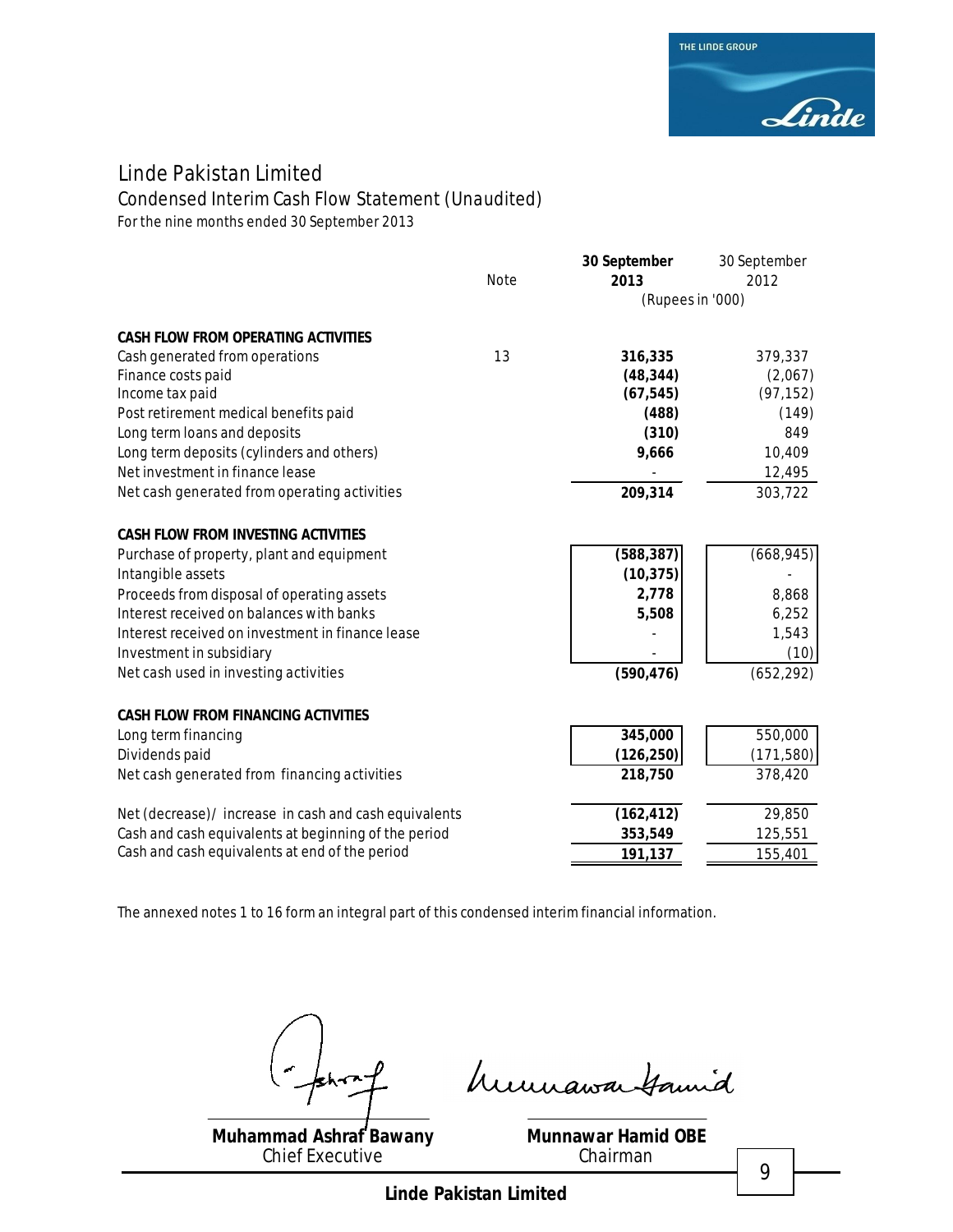Condensed Interim Statement of Changes in Equity *(Unaudited)*

*For the nine months ended 30 September 2013*

|                                                                             | Share capital                                   | <b>Reserves</b>    |                    | Unappropriated<br>Total                     |            |
|-----------------------------------------------------------------------------|-------------------------------------------------|--------------------|--------------------|---------------------------------------------|------------|
|                                                                             | Issued,<br>subscribed<br>and paid-up<br>capital | Hedging<br>reserve | General<br>reserve | profit                                      |            |
|                                                                             |                                                 |                    |                    | (Rupees in '000) -------------------------- |            |
| Balance as at 1 January 2012                                                | 250,387                                         | (1,526)            | 1,128,069          | 204,748                                     | 1,581,678  |
| Profit for the period                                                       |                                                 |                    |                    | 179,976                                     | 179,976    |
| Other comprehensive income for the period                                   |                                                 | 1,526<br>1,526     |                    | (11, 298)                                   | (9, 772)   |
| Transaction with owners of the Company                                      |                                                 |                    |                    | 168,678                                     | 170,204    |
| Final dividend for the year ended<br>31 December 2011 - Rs 5 per share      |                                                 |                    |                    | (125, 194)                                  | (125, 194) |
| Interim dividend for the year ended<br>31 December 2012 - Rs 2.00 per share |                                                 |                    |                    | (50,077)                                    | (50,077)   |
| Transfer to general reserve                                                 |                                                 |                    | 79,554             | (79, 554)                                   |            |
| Balance as at 30 September 2012                                             | 250,387                                         |                    | 1,207,623          | 118,601                                     | 1,576,611  |
| Balance as at 1 January 2013                                                | 250,387                                         |                    | 1,207,623          | 220,887                                     | 1,678,897  |
| Profit for the period                                                       |                                                 |                    |                    | 117,850                                     | 117,850    |
| Other comprehensive income for the period                                   |                                                 | 6,576              |                    | 910                                         | 7,486      |
| Transaction with owners of the Company<br>Final dividend for the year ended |                                                 | 6,576              |                    | 118,760                                     | 125,336    |
| 31 December 2012 - Rs 5 per share                                           |                                                 |                    |                    | (125, 194)                                  | (125, 194) |
| Interim dividend for the year ended<br>31 December 2013 - Rs 1.50 per share |                                                 |                    |                    | (37, 558)                                   | (37, 558)  |
| Transfer to general reserve                                                 |                                                 |                    | 95,693             | (95, 693)                                   |            |
| Balance as at 30 September 2013                                             | 250,387                                         | 6,576              | 1,303,316          | 81,202                                      | 1,641,481  |

The annexed notes 1 to 16 form an integral part of this condensed interim financial information.

khm.

humawa tamid

**Muhammad Ashraf Bawany** Chief Executive

**Munnawar Hamid OBE** Chairman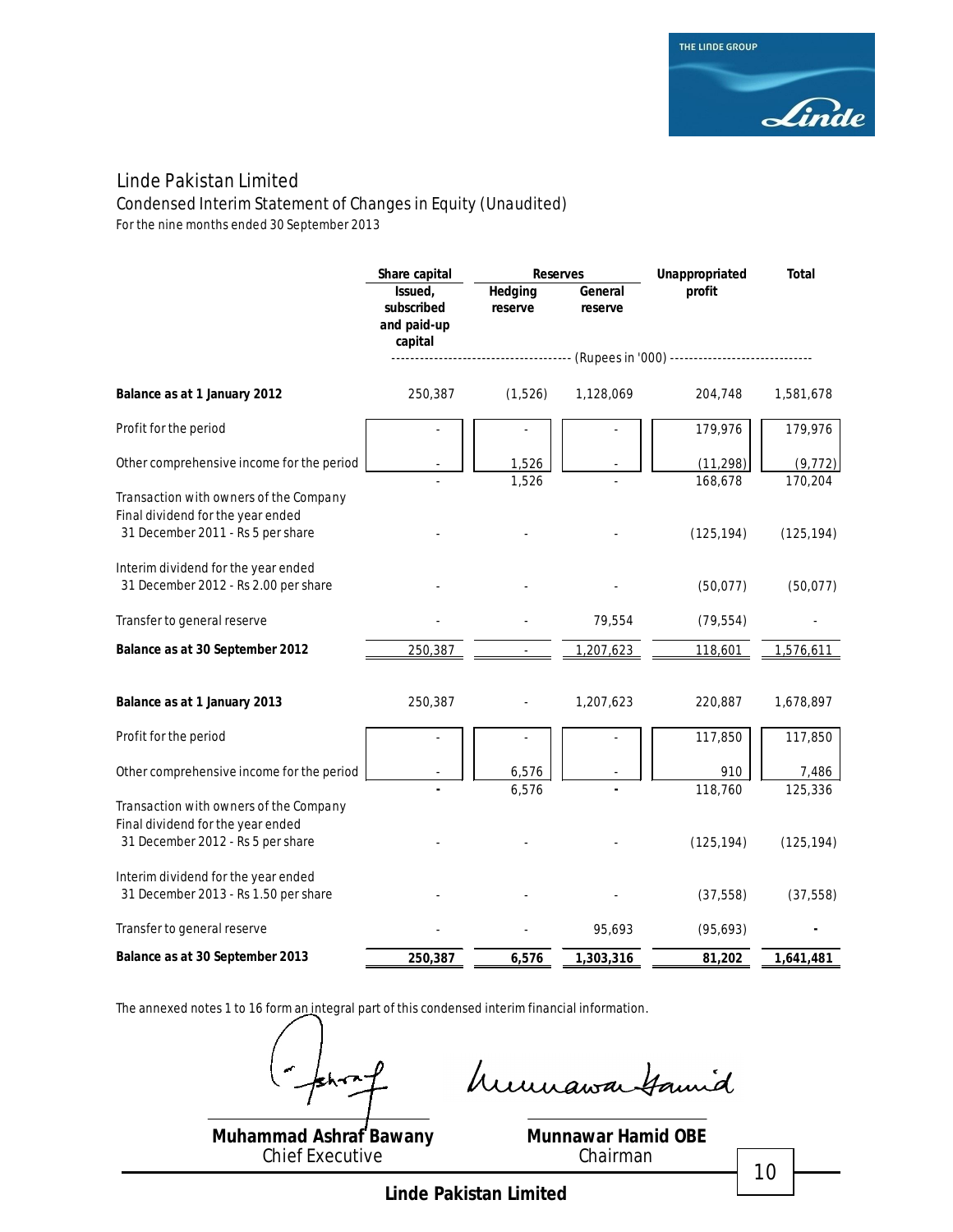

Notes to the Condensed Interim Financial information (Unaudited) *For the nine months ended 30 September 2013*

### **1. LEGAL STATUS AND OPERATIONS**

Linde Pakistan Limited ("the Company") was incorporated in Pakistan under the Companies Act, 1913 (now Companies Ordinance, 1984), as a private limited company in 1949 and converted into a public limited company in 1958. Its shares are quoted on all the Stock Exchanges of Pakistan. The address of its registered office is West Wharf, Dockyard Road, Karachi, Pakistan.

The Company is principally engaged in the manufacture of industrial and medical gases, welding electrodes and marketing of medical equipment.

The Company is a subsidiary of The BOC Group Limited whereas its ultimate parent company is Linde AG, Germany.

The Company has a wholly owned subsidiary, BOC Pakistan (Private) Limited ("BOCPL"), which has not carried out any business activities during the period. Accordingly, exemption has been granted by the Securities and Exchange Commission of Pakistan ("SECP") from the application of sub-section (1) to (7) of section 237 of the Companies Ordinance, 1984 requiring consolidation of subsidiary in the preparation of financial statements for the current year.

### **2. BASIS OF PREPARATION**

This condensed interim financial information of the Company for the half year ended 30 June 2013 has been prepared in accordance with the requirements of the International Accounting Standards 34 Interim Financial Reporting and provisions of and directives issued under the Companies Ordinance, 1984. In case where requirements differ, the provisions of or directives issued under the Companies Ordinance, 1984 have been followed.

This condensed interim financial information of the Company does not include all of the information required for full annual financial statements and should be read in conjunction with the audited annual financial statements of the Company as at and for the year ended 31 December 2012.

This condensed interim financial information is presented in Pakistan Rupees which is also the Company's functional currency and all financial information presented has been rounded off to the nearest thousand.

### **3. SIGNIFICANT ACCOUNTING POLICIES**

- **3.1** The accounting policies and methods of computation adopted in the preparation of this condensed interim financial information are the same as those applied in the preparation of the audited annual financial statements of the Company for the year ended 31 December 2012.
- **3.2** Amendments to certain existing standards and interpretations on approved accounting standards effective during the period were not relevant to the Company's operations and did not have any impact on the accounting policies of the Company except where changes affected presentation and disclosures in this condensed interim financial information.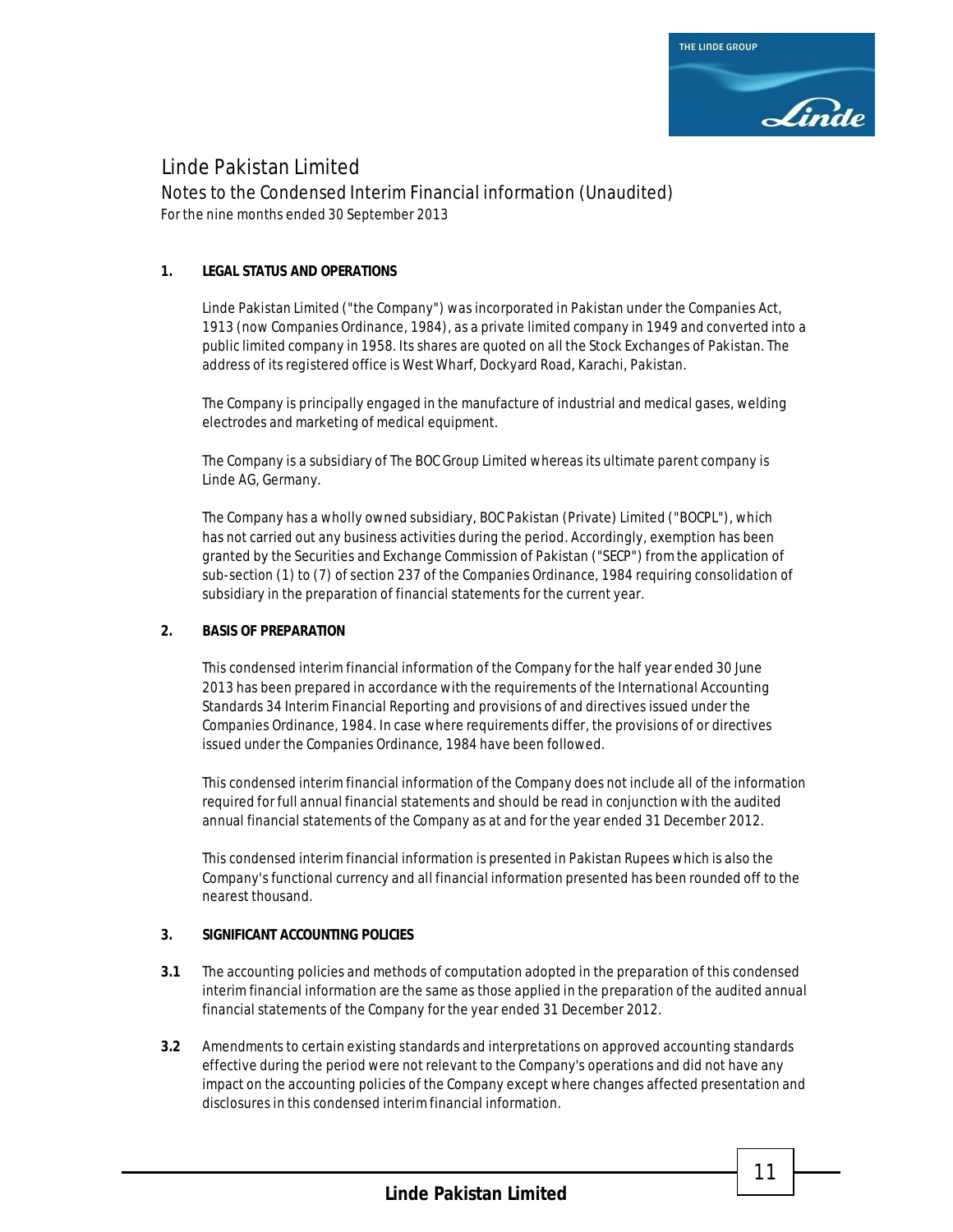#### **4. ACCOUNTING ESTIMATES, JUDGMENTS AND FINANCIAL RISK MANAGEMENT**

Estimates and judgements made by management in the preparation of this condensed inferim financial information are the same as those that were applied to the audited annual<br>financial statements of the Company as at and for

The Company's financial risk management objectives and policies are consistent with those disclosed in the audited annual financial statements of the Company as at and for the year ended 31 December 2012.

#### **5. SEGMENT RESULTS**

|    |                                                             | For the nine months ended |                   |                              | For the third quarter ended |                   |            |                   |                   |                                    |                           |                                       |                |
|----|-------------------------------------------------------------|---------------------------|-------------------|------------------------------|-----------------------------|-------------------|------------|-------------------|-------------------|------------------------------------|---------------------------|---------------------------------------|----------------|
|    |                                                             |                           | 30 September 2013 |                              |                             | 30 September 2012 |            |                   | 30 September 2013 |                                    |                           | 30 September 2012                     |                |
|    |                                                             | Industrial                | Welding           | <b>Total</b>                 | Industrial                  | Welding           | Total      | <b>Industrial</b> | Welding           | Total                              | Industrial                | Welding                               | Total          |
|    |                                                             | and                       | and               |                              | and                         | and               |            | and               | and               |                                    | and                       | and                                   |                |
|    |                                                             | medical                   | others            |                              | medical                     | others            |            | medical           | others            |                                    | medical                   | others                                |                |
|    |                                                             | gases                     |                   |                              | gases                       |                   |            | gases             |                   |                                    | gases                     |                                       |                |
|    |                                                             |                           |                   | -------- (Rupees in '000) -- |                             |                   |            |                   |                   | -------------- (Rupees in '000) -- |                           |                                       |                |
|    | Gross sales                                                 | 2,580,878                 | 839,177           | 3,420,055                    | 2,302,803                   | 871,785           | 3,174,588  | 911,478           | 240,521           | 1,151,999                          | 862,091                   | 270,448                               | 1,132,539      |
|    | Less:                                                       |                           |                   |                              |                             |                   |            |                   |                   |                                    |                           |                                       |                |
|    | Trade discount                                              | 8,464                     |                   | 8,464                        | 59,436                      |                   | 59,436     | 2,035             |                   | 2,035                              | 17,622                    |                                       | 17,622         |
|    | Sales tax                                                   | 268,007                   | 124,766           | 392,773                      | 204,682                     | 121,375           | 326,057    | 95,598            | 42,749            | 138,347                            | 78,996                    | 38,022                                | 117,018        |
|    |                                                             | 276,471                   | 124,766           | 401,237                      | 264,118                     | 121,375           | 385,493    | 97,633            | 42,749            | 140,382                            | 96,618                    | 38,022                                | 134,640        |
|    | <b>Net sales</b>                                            | 2,304,407                 | 714,411           | 3,018,818                    | 2,038,685                   | 750,410           | 2,789,095  | 813,845           | 197,772           | 1,011,617                          | 765,473                   | 232,426                               | 997,899        |
|    | Less:                                                       |                           |                   |                              |                             |                   |            |                   |                   |                                    |                           |                                       |                |
|    | Cost of sales<br>Distribution and                           | 1,818,245                 | 634,230           | 2,452,475                    | 1,441,641                   | 682,850           | 2,124,491  | 697,270           | 181,729           | 878,999                            | 561,182                   | 210,778                               | 771,960        |
|    | marketing expenses                                          | 132,446                   | 21,844            | 154,290                      | 158,770                     | 17,968            | 176,738    | 44,343            | 5,938             | 50,281                             | 52,689                    | 5,567                                 | 58,256         |
|    | Administrative expenses                                     | 145,576                   | 24,009            | 169,585                      | 131,338                     | 14,863            | 146,201    | 48,606            | 6,503             | 55,109                             | 47,439                    | 5.055                                 | 52,494         |
|    |                                                             | 2,096,267                 | 680,083           | 2,776,350                    | 1,731,749                   | 715,681           | 2,447,430  | 790,219           | 194,170           | 984,389                            | 661,310                   | 221,400                               | 882,710        |
|    |                                                             |                           |                   |                              |                             |                   |            |                   |                   |                                    |                           |                                       |                |
|    | Segment result                                              | 208,140                   | 34,328            | 242,468                      | 306,936                     | 34,729            | 341,665    | 23,626            | 3,602             | 27,228                             | 104,163                   | 11,026                                | 115,189        |
|    | Unallocated corporate<br>expenses:                          |                           |                   |                              |                             |                   |            |                   |                   |                                    |                           |                                       |                |
|    | Other operating expenses                                    | 6                         |                   | (37, 200)                    |                             |                   | (16, 591)  |                   |                   | (4,962)                            |                           |                                       | 5,366          |
|    | Other operating income                                      | $\overline{7}$            |                   | 17,915                       |                             |                   | 20,549     |                   |                   | 11,055                             |                           |                                       | 5,319          |
|    | Operating profit before reorganization / restructruing cost |                           |                   | 223,184                      |                             |                   | 345,623    |                   |                   | 33,321                             |                           |                                       | 125,874        |
|    | Reorganization / restructuring cost                         |                           |                   |                              |                             |                   | (204, 572) |                   |                   |                                    |                           |                                       | (204, 572)     |
|    | Operating profit after reorganization / restructruing cost  |                           |                   | 223,184                      |                             |                   | 141,051    |                   |                   | 33,321                             |                           |                                       | (78, 698)      |
|    | Finance costs                                               |                           |                   | (75, 021)                    |                             |                   | (18, 879)  |                   |                   | (30, 722)                          |                           |                                       | (17, 521)      |
|    | Taxation                                                    | $\it 8$                   |                   | (30, 312)                    |                             |                   | 57,804     |                   |                   | 22,983                             |                           |                                       | 129,695        |
|    | Profit for the period                                       |                           |                   | 117,850                      |                             |                   | 179,976    |                   |                   | 25,582                             |                           |                                       | 33,476         |
| 6  | <b>OTHER OPERATING EXPENSES</b>                             |                           |                   |                              |                             |                   |            |                   |                   |                                    |                           |                                       |                |
|    |                                                             |                           |                   |                              |                             |                   |            |                   |                   | For the<br>nine months ended       |                           | For the<br>third quarter ended        |                |
|    |                                                             |                           |                   |                              |                             |                   |            |                   |                   |                                    | 30 September 30 September | 30 September                          | 30 September   |
|    |                                                             |                           |                   |                              |                             |                   |            |                   |                   | 2013                               | 2012                      | 2013                                  | 2012           |
|    |                                                             |                           |                   |                              |                             |                   |            |                   |                   |                                    |                           | --- (Rupees in '000) ---------------- |                |
|    | Workers' Profit Participation Fund                          |                           |                   |                              |                             |                   |            |                   |                   | 7,957                              | 6,561                     | 139                                   | (5, 168)       |
|    | Workers' Welfare Fund                                       |                           |                   |                              |                             |                   |            |                   |                   | 3,024                              | 2,493                     | 53                                    | (1,964)        |
|    | Legal and professional charges                              |                           |                   |                              |                             |                   |            |                   |                   |                                    | 7,201                     |                                       | 1,566          |
|    |                                                             |                           |                   |                              |                             |                   |            |                   |                   | 7,062                              |                           | 2,329                                 |                |
|    | Net investment in finance lease written off                 |                           |                   |                              |                             |                   |            |                   |                   | 14,260                             |                           |                                       |                |
|    | Exchange loss - net                                         |                           |                   |                              |                             |                   |            |                   |                   | 3,501                              |                           | 1,833                                 |                |
|    | Others                                                      |                           |                   |                              |                             |                   |            |                   |                   | 1,396                              | 336                       | 608                                   | 200            |
|    |                                                             |                           |                   |                              |                             |                   |            |                   |                   | 37,200                             | 16,591                    | 4,962                                 | (5, 366)       |
| 7. | OTHER OPERATING INCOME                                      |                           |                   |                              |                             |                   |            |                   |                   |                                    |                           |                                       |                |
|    | Income on saving and deposits accounts                      |                           |                   |                              |                             |                   |            |                   |                   | 5,083                              | 6,402                     | 374                                   | 2,960          |
|    | Income on investment in finance lease                       |                           |                   |                              |                             |                   |            |                   |                   |                                    | 1,543                     |                                       | 364            |
|    | Exchange gain - net                                         |                           |                   |                              |                             |                   |            |                   |                   | ÷,                                 | 5,182                     |                                       | 1,306          |
|    | Gain on disposal of operating assets                        |                           |                   |                              |                             |                   |            |                   |                   | 2,107                              | 6,763                     | 180                                   | 682            |
|    | Liabilities no more payable written back                    |                           |                   |                              |                             |                   |            |                   |                   | 9,260                              |                           | 9,260                                 |                |
|    | Others                                                      |                           |                   |                              |                             |                   |            |                   |                   | 1,466                              | 659                       | 1,242                                 | $\overline{7}$ |
|    |                                                             |                           |                   |                              |                             |                   |            |                   |                   | 17,915                             | 20,549                    | 11,055                                | 5,319          |
|    |                                                             |                           |                   |                              |                             |                   |            |                   |                   |                                    |                           |                                       |                |

#### **8. TAXATION**

| Current                   |           |           |           |            |
|---------------------------|-----------|-----------|-----------|------------|
| - reversal for the period |           | . .       |           | (95,607)   |
| - prior year reversal     | (20, 725) | . .       | (20, 725) | . .        |
|                           | (20, 725) |           | (20, 725) | (95,607)   |
| Deferred                  | 51,037    | (57.804)  | (2, 258)  | (34,088)   |
|                           | 30,312    | (57, 804) | (22, 983) | (129, 695) |

**Muhammad Ashraf Bawany Munnawar Hamid OBE** During the period, the minimum tax under section 113 of the Income Tax Ordinance, 2001 has been applied as no tax is payable in respect of the current period owing to tax losses brought<br>forward from previous year. The app

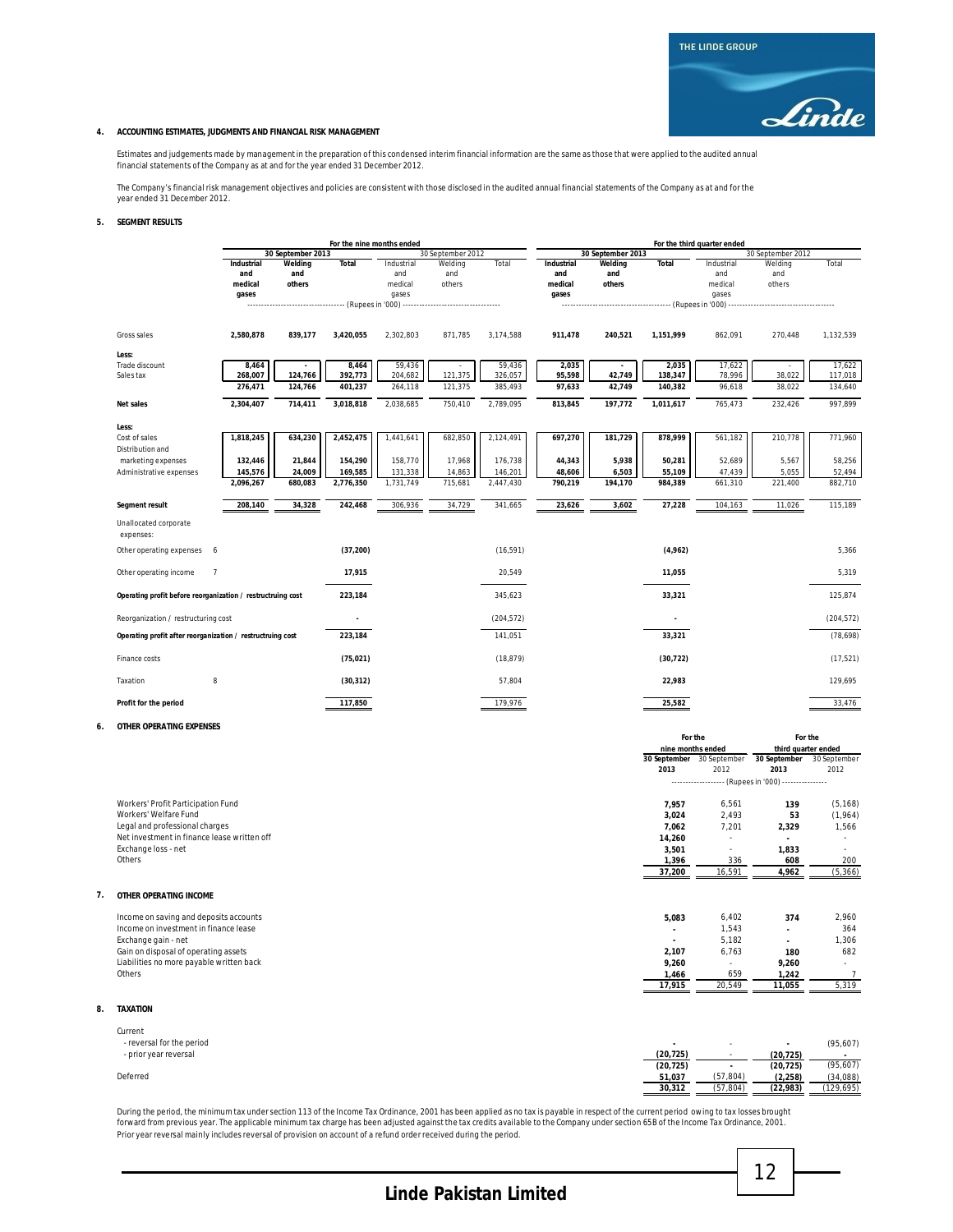THE LINDE GROUP Linde

| 9.  | PROPERTY, PLANT AND EQUIPMENT                     |     | 30 September     | 31 December |
|-----|---------------------------------------------------|-----|------------------|-------------|
|     |                                                   |     | 2013             | 2012        |
|     |                                                   |     | (Rupees in '000) |             |
|     | Operating assets                                  | 9.1 | 2,582,968        | 2,369,734   |
|     | Capital work-in-progress                          |     |                  |             |
|     | - tangible assets                                 | 9.2 | 404,313          | 220,666     |
|     | - intangible assets                               |     | 2,051            | 14,343      |
|     |                                                   |     | 406,364          | 235,009     |
|     |                                                   |     | 2,989,332        | 2,604,743   |
| 9.1 | <b>Operating assets</b>                           |     |                  |             |
|     | Net book value as at 1 January 2013 / 2012        |     | 2,369,734        | 1,092,612   |
|     | Additions during the period / year:               |     |                  |             |
|     | - Building                                        |     | 149,945          | 124,347     |
|     | - Plant and machinery                             |     | 251,466          | 1,385,393   |
|     | - Vehicles                                        |     | 4,664            | 18,390      |
|     | - Furniture and fittings                          |     |                  | 8,427       |
|     | - Office equipments                               |     | 5,604            | 10,878      |
|     |                                                   |     | 411,679          | 1,547,435   |
|     | Less:                                             |     |                  |             |
|     | - Disposals during period / year - net book value |     | (671)            | (2, 107)    |
|     | - Depreciation charge during the period / year    |     | (197, 774)       | (268, 203)  |
|     | - Write off during the period / year              |     |                  | (3)         |
|     |                                                   |     | (198, 445)       | (270, 313)  |
|     |                                                   |     | 2,582,968        | 2,369,734   |

**9.2** Addition to capital work in progress during the period mainly relates to industrial, medical and other gases segment.

| 10. | STOCK-IN-TRADE            | 30 September<br>2013 | 31 December<br>2012 |
|-----|---------------------------|----------------------|---------------------|
|     |                           | (Rupees in '000)     |                     |
|     | Raw and packing materials |                      |                     |
|     | - in hand                 | 61,373               | 63,557              |
|     | - In transit              | 22,332               | 14,876              |
|     |                           | 83,705               | 78,433              |
|     | Finished goods            |                      |                     |
|     | - in hand                 | 177,895              | 117,248             |
|     | - in transit              | 25,659               | 13,014              |
|     |                           | 203,554              | 130,262             |
|     |                           | 287,259              | 208,695             |

**10.1** Raw and packing materials and finished goods include inventories with a value of Rs. 28,787 thousand (31 December 2012: Rs.20,503 thousand) which were held by third parties.

| 11. | <b>DEFERRED LIABILITIES</b>      | 30 September<br>2013 | 31 December<br>2012 |  |
|-----|----------------------------------|----------------------|---------------------|--|
|     |                                  |                      | (Rupees in '000)    |  |
|     | Deferred taxation                | 254,217              | 199,322             |  |
|     | Post retirement medical benefits | 4.685                | 4.870               |  |
|     |                                  | 258,902              | 204,192             |  |

**Linde Pakistan Limited**

13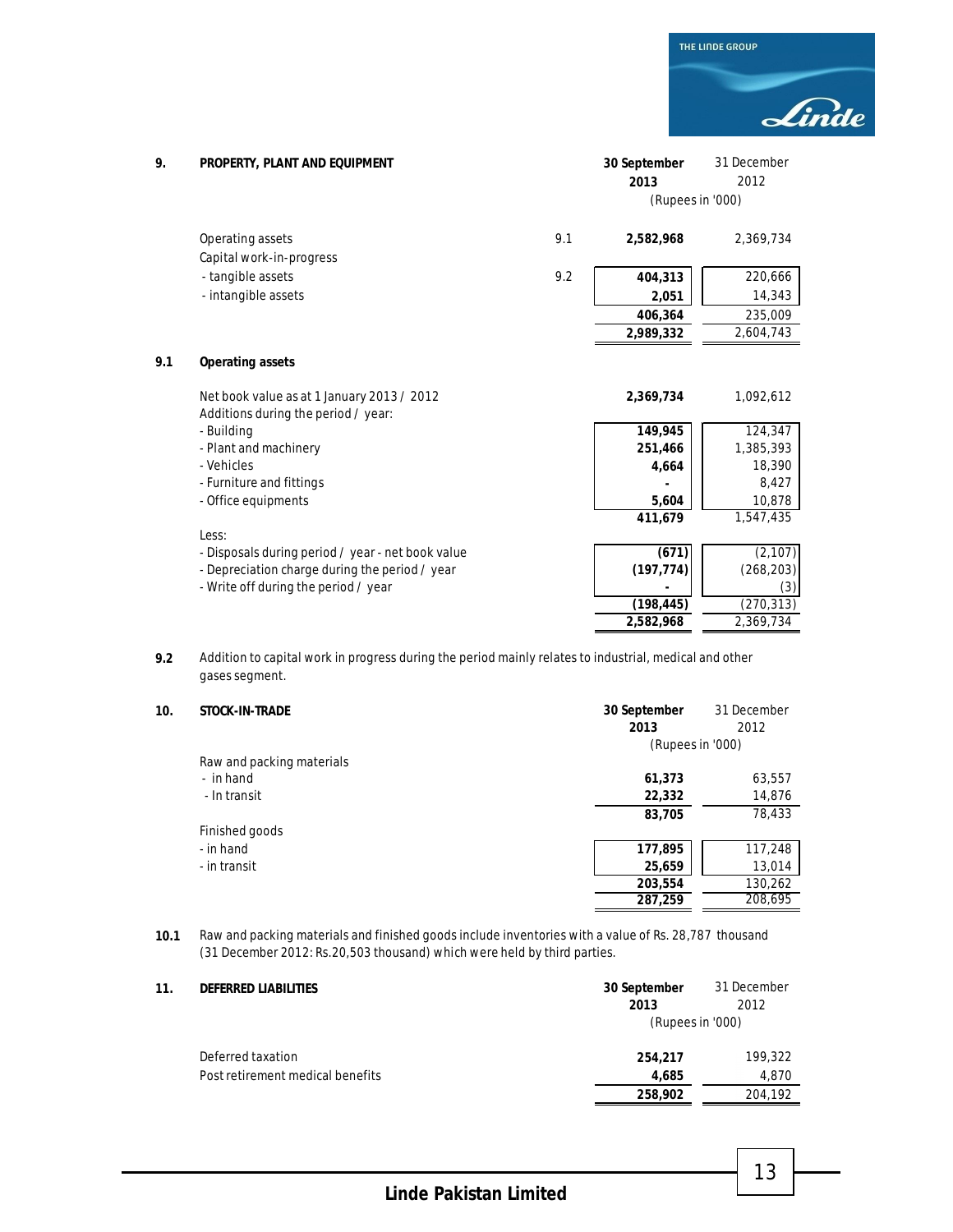### **12. CONTINGENCIES AND COMMITMENTS**

### **12.1 Contingencies**

The Company has disputed the unilateral increase in rentals of one of its leased premises being exorbitant, unreasonable and unjustified. Therefore, a civil suit has been filed against the Lessor. The Court has directed parties to maintain status quo. The amount not acknowledged as debt in this regard as at 30 September 2013 amounted to Rs. 35,839 thousand (31 December 2012: Rs. 34,307 thousand).

# **12.2 Commitments**

Capital commitments outstanding as at 30 September 2013 amounted to Rs. 158,570 thousand (31 December 2012: Rs. 753,743 thousand).

| 13.  | <b>CASH GENERATED FROM OPERATIONS</b>    |      | For the nine months ended |              |
|------|------------------------------------------|------|---------------------------|--------------|
|      |                                          |      | 30 September              | 30 September |
|      |                                          |      | 2013                      | 2012         |
|      |                                          |      | (Rupees in '000)          |              |
|      | Profit before taxation                   |      | 148,162                   | 122,172      |
|      | Adjustments for:                         |      |                           |              |
|      | Depreciation / amortization              |      | 199,663                   | 186,519      |
|      | Gain on disposal of operating assets     |      | (2, 107)                  | (6, 763)     |
|      | Income from savings and deposit accounts |      | (5,083)                   | (6, 402)     |
|      | Income on investment in finance lease    |      | 14,260                    | (1, 543)     |
|      | Finance costs                            |      | 75,021                    | 18,879       |
|      | Post retirement medical benefits         |      | 425                       | 480          |
|      | Working capital changes                  | 13.1 | (114,006)                 | 65,995       |
|      |                                          |      | 316,335                   | 379,337      |
| 13.1 | <b>Working capital changes</b>           |      |                           |              |
|      | (Increase) / decrease in current assets: |      |                           |              |
|      | Stores and spares                        |      | 4,624                     | (17, 446)    |
|      | Stock-in-trade                           |      | (78, 564)                 | (123, 130)   |
|      | Net investment in finance lease          |      |                           | 37,746       |
|      | Trade debts                              |      | (132, 744)                | (92, 555)    |
|      | Loans and advances                       |      | (8, 320)                  | (10, 873)    |
|      | Deposit and prepayments                  |      | (9,637)                   | (2,620)      |
|      | Other receivables                        |      | (17, 573)                 | (17, 467)    |
|      |                                          |      | (242, 214)                | (226, 345)   |
|      | Increase in current liabilities:         |      |                           |              |
|      | Trade and other payables                 |      | 128,208                   | 292,340      |
|      |                                          |      | (114,006)                 | 65,995       |

14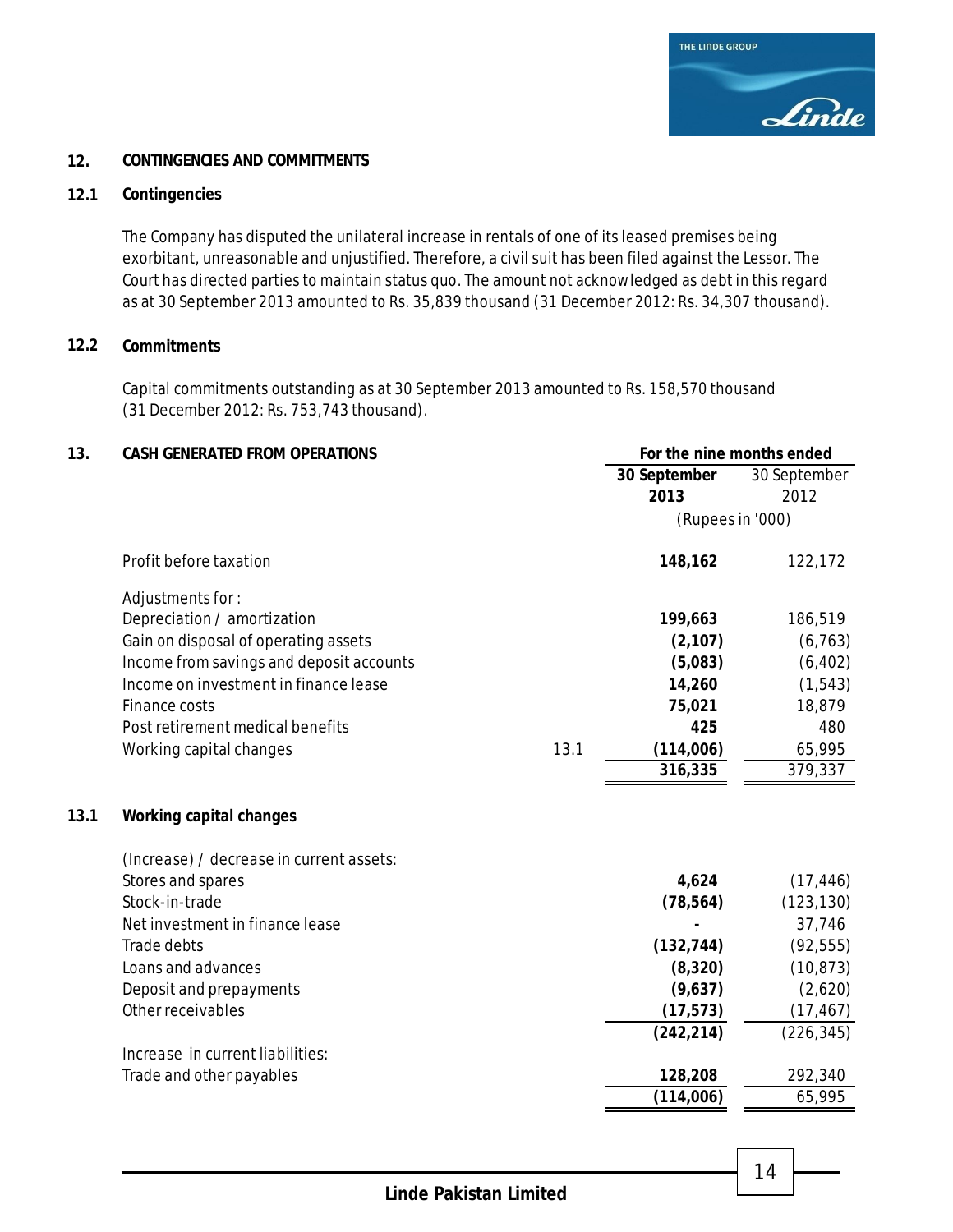### **14. TRANSACTIONS AND BALANCES WITH RELATED PARTIES**

The related parties comprise of group companies, entities with common directors, major shareholders, key management employees and retirement benefit funds. Transactions and balances with related parties and associated undertakings other than those which have been disclosed elsewhere in these financial statements, are given below.

| 14.1 Transactions with related parties are summarised as follows:              |                                                                                                                                                                                         | 30 September<br>2013 | 30 September<br>2012<br>(Rupees in '000) |  |
|--------------------------------------------------------------------------------|-----------------------------------------------------------------------------------------------------------------------------------------------------------------------------------------|----------------------|------------------------------------------|--|
| Nature of relationship                                                         | <b>Nature of transactions</b>                                                                                                                                                           |                      |                                          |  |
| The BOC Group<br>Limited (Parent)                                              | Technical assistance fee                                                                                                                                                                | 32,328               | 28,621                                   |  |
|                                                                                | Final dividend                                                                                                                                                                          | 75,116               | 75,116                                   |  |
|                                                                                | Interim dividend                                                                                                                                                                        | 22,535               | 30,046                                   |  |
| Linde AG<br>(Ultimate parent)                                                  | Information systems support /<br>maintenance                                                                                                                                            | 32,622               | 15,120                                   |  |
| <b>Associated Companies</b>                                                    | Purchase of plant and machinery (and<br>related services), plant spares, welding<br>equipments and electrodes, gases and<br>gas cylinders, and information systems<br>related purchases | 173,108              | 21,320                                   |  |
|                                                                                | Remote operating charges                                                                                                                                                                | 7,890                | 7,314                                    |  |
|                                                                                | Shared service centre charges                                                                                                                                                           | 7,415                | 6,191                                    |  |
|                                                                                | Reimbursement of staff related cost<br>incurred by the Company on behalf<br>of associated companies                                                                                     | 3,586                | 8,013                                    |  |
| Related entities by virtue<br>of common directorship                           | Sale of goods                                                                                                                                                                           | 20,642               | 17,058                                   |  |
| Key management<br>personnel                                                    | Remuneration for the period                                                                                                                                                             | 164,655              | 148,338                                  |  |
| <b>Staff Retirement</b><br><b>Benefits</b>                                     | <b>Contributions to Staff Provident Fund</b>                                                                                                                                            | 7,654                | 8,744                                    |  |
|                                                                                | <b>Contributions to Management Staff</b><br>Defined Contribution Pension Fund                                                                                                           | 9,443                | 8,938                                    |  |
|                                                                                | <b>Contributions to Management Staff</b><br>Pension Fund                                                                                                                                | (1, 260)             | (1, 458)                                 |  |
|                                                                                | Contributions to Employees'<br><b>Gratuity Fund</b>                                                                                                                                     | 8,258                | 7,657                                    |  |
| Meeting fee to Directors and remuneration to<br><b>Non-Executive Directors</b> |                                                                                                                                                                                         | 3,421                | 3,685                                    |  |
|                                                                                |                                                                                                                                                                                         |                      |                                          |  |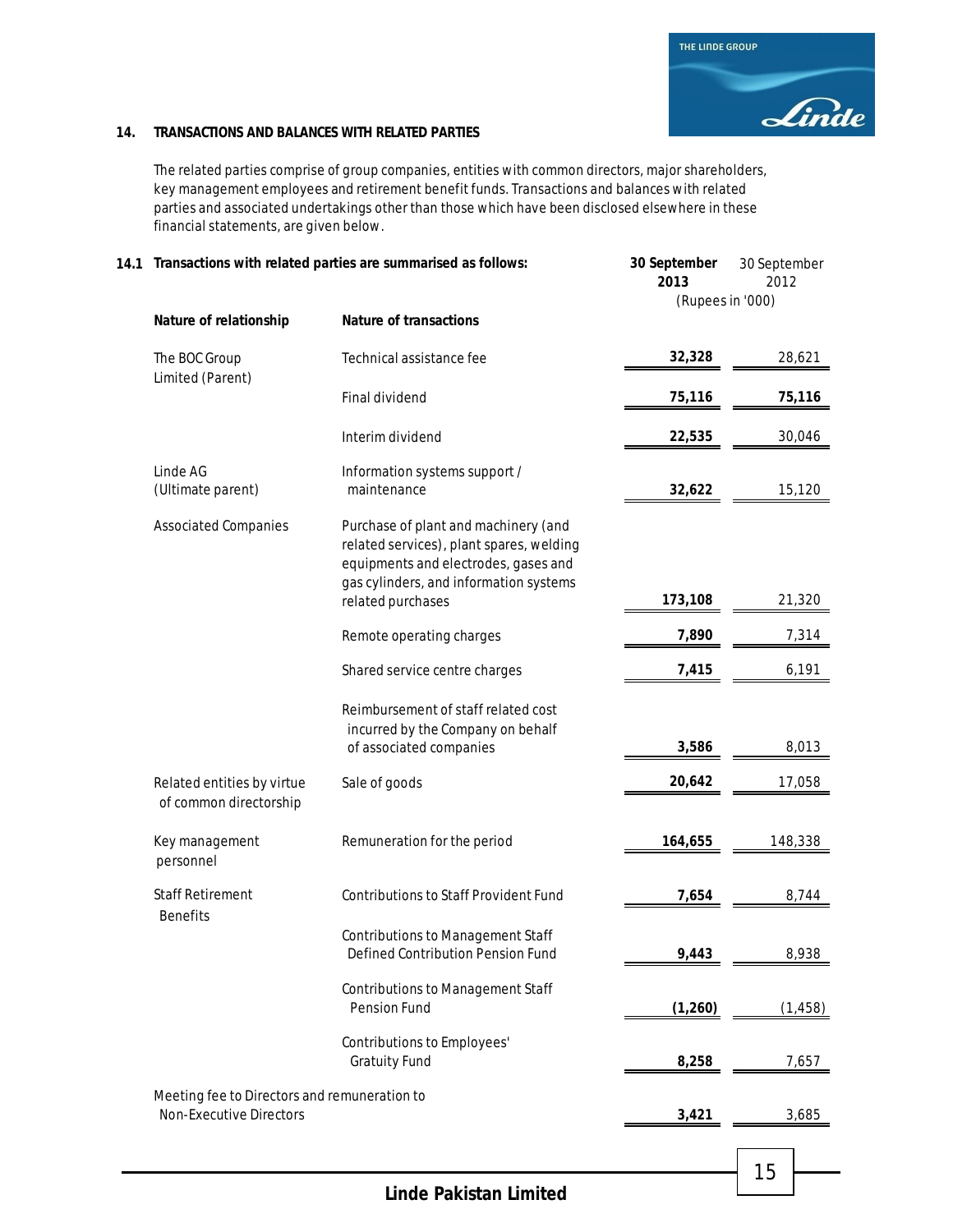|                                                                                                                 | 30 September<br>2013                     | 30 September<br>2012 |
|-----------------------------------------------------------------------------------------------------------------|------------------------------------------|----------------------|
| Actuarial gain / (loss) recognised during the period in the<br>Statement of Comprehensive Income on account of: | (Rupees in '000)                         |                      |
| Management Staff Pension Fund                                                                                   | 1,535                                    | (10, 154)            |
| Pakistan Employees' Gratuity Fund                                                                               | (278)                                    | (6,605)              |
| 14.2 Balances with related parties are summarised as follows:                                                   | 30 September<br>2013<br>(Rupees in '000) | 31 December<br>2012  |
| Receivable from associates in respect of trade debts                                                            | 1,620                                    | 530                  |
| Payable to holding company / associate in respect<br>of trade and other payables                                | (161, 146)                               | (86, 564)            |
| Dividend payable to holding company                                                                             | (22, 535)                                |                      |
| Payable to Staff Provident Fund                                                                                 | (1,666)                                  | (1,654)              |
| Receivable from Management Staff Defined Contribution<br>Pension Fund                                           | 2,786                                    | 2,595                |
| Receivable from Management Staff Pension Fund                                                                   | 16,793                                   | 13,998               |
| Payable to Pakistan Employees' Gratuity Fund                                                                    | (15, 702)                                | (15, 431)            |

**14.3** Sales, purchases and other transactions with related parties are carried out on commercial terms and conditions. The cost of technical assistance fee has been determined on the basis of agreement, duly acknowledged by the State Bank of Pakistan, between the Company and The BOC Group Limited based on an agreed methodology consistently applied.

#### **15. CORRESPONDING FIGURES**

The condensed interim balance sheet has been compared with the preceding balance sheet as at 31 December 2012, whereas the condensed interim profit and loss account, condensed interim statement of comprehensive income, condensed interim cash flow statement and condensed interim statement of changes in equity have been compared with the corresponding period of the previous year. Corresponding figures have been rearranged and reclassified, wherever necessary, for the purposes of comparison and has no material effect.

### **16. DATE OF AUTHORISATION**

This condensed interim financial information was authorised for issue on 24 October 2013 by the Board of Directors of the Company.

humawa Gamid

**Muhammad Ashraf Bawany** Chief Executive

**Munnawar Hamid OBE** Chairman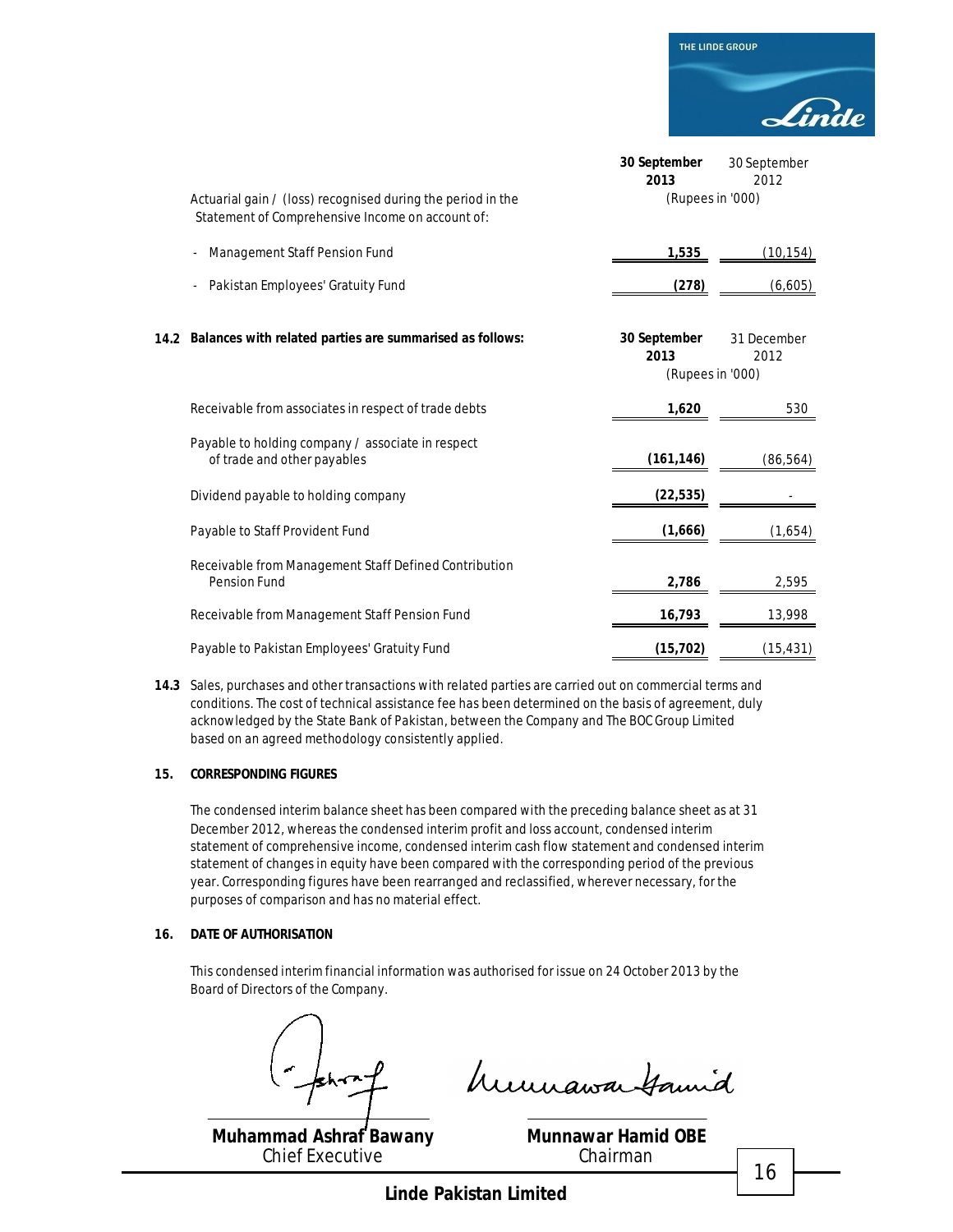

# **Business Divisions, Products and Services**

The BOC Group Limited, U.K., the majority shareholder of Linde Pakistan Limited , is a wholly owned subsidiary of Linde AG, Germany. Accordingly, Linde AG is the ultimate parent company of Linde Pakistan Limited. The Linde Group is a worldleading gases and engineering company with around 62,000 employees in more than 100 countries worldwide. In the 2012 financial year, it generated revenue of EUR 15.280 billion. The strategy of The Linde Group is geared towards longterm profitable growth and focuses on the expansion of its international business with forward-looking products and services.

Linde acts responsibly towards its shareholders, business partners, employees, society and the environment – in every one of its business areas, regions and locations across the globe. The Group is committed to technologies and products that unite the goals of customer value and sustainable development.

For more information, see The Linde Group online at http://www.linde.com

In Pakistan our business and reputation is built around our customers. Whatever the industry or interest, we continue to respond to its needs as quickly and effectively as possible. The ever-changing requirements of customers are the driving force behind the development of all our products, technologies and support services. Through our people, we play a full and active role in communities around us and are committed to the highest standards of safety and environmental practice. At the same time, we believe that the best way to assist any community is to build a successful business.

#### **Industrial Gases Healthcare Welding & Others**

#### **Bulk Gases:**

Liquid Oxygen Liquid Nitrogen Liquid Argon Pipeline Hydrogen Liquid Carbon Dioxide Industrial Pipelines

#### **PGP – Gases:**

Compressed Oxygen Aviation Oxygen Compressed Nitrogen Compressed Argon Compressed Air Compressed Hydrogen Dissolved Acetylene

# **Speciality Gases:**

High Purity Gases Research Grade Gases Gaseous Chemicals Calibration Mixtures Argon Mixtures Welding Gas Mixtures Sterilization Gases Propane Helium **Refrigerants** Dry Ice

#### **Medical Gases:**

Liquid Medical Oxygen Compressed Medical Oxygen Nitrous Oxide & Entonox Specialty Medical Gases & Mixtures e.g. Helium, Carbon-di-Oxide, Heliox etc.

### **Medical Equipment:**

Ventilators & Anesthesia Machines High Precision Flowmeters, Suction Injector Units and Oxygen Therapy Products Entonox Delivery systems, complete with Apparatus, regulators, cylinders and

#### **Medical Engineering Services:**

Complete Range of Medical Gas Pipeline Systems through Strategic alliance with Atlas Copco Beacon Medaes Consultation Design, Installation and Servicing of Medical Gas Pipeline Systems Safety, Quality, Risk Analysis & Training on Medical Gas Pipeline Systems

#### **Welding Consumables:**

Welding Electrodes MIG Welding Wires

#### **Welding Machines:**

Automatic Semi-automatic Manual

#### **Welding Accessories:**

**Regulators** Cutting Torches Welding Torches Cutting Machines Gas Control Equipment Safety Equipment

#### **PGP – Others:**

Calcium Carbide